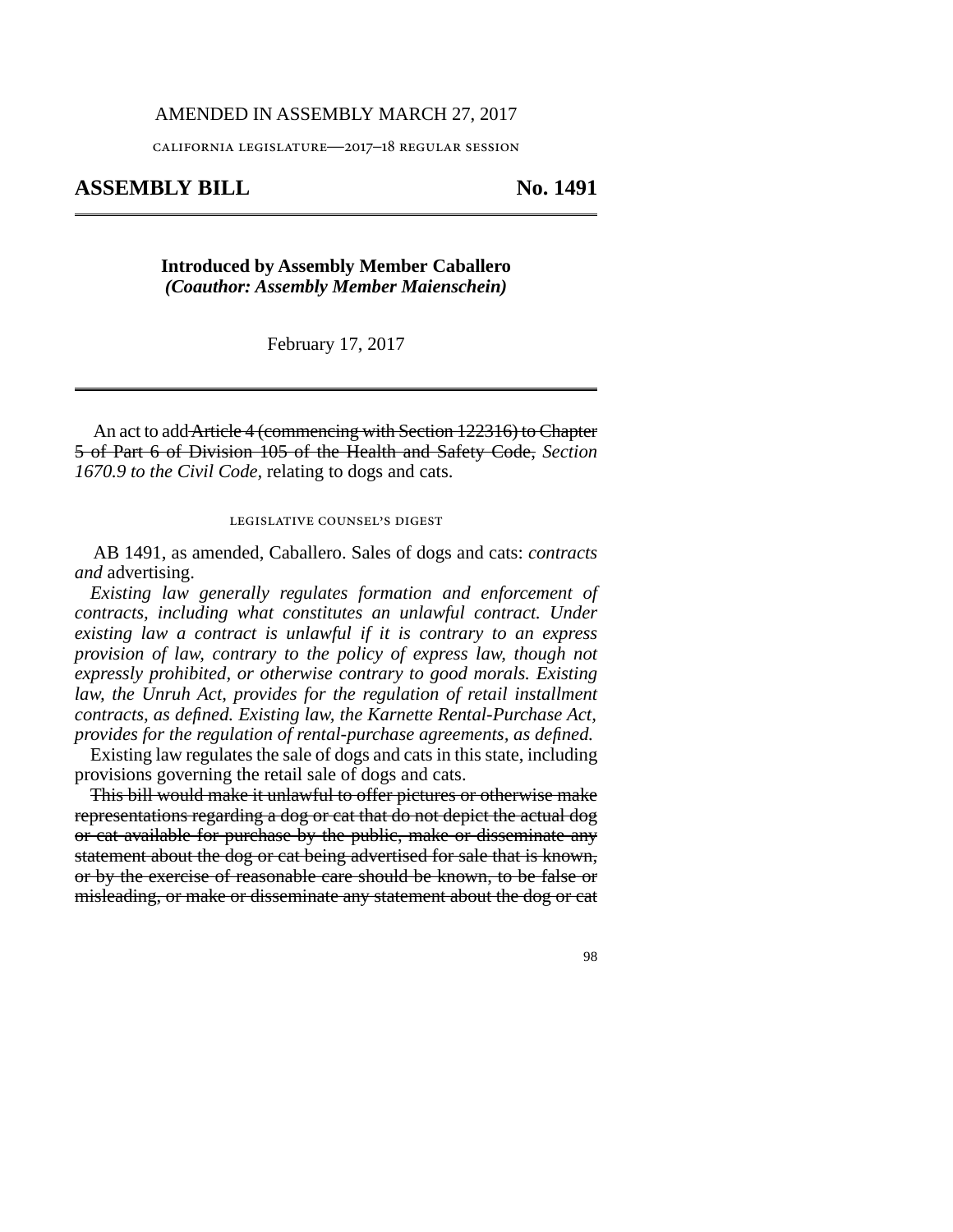being advertised for sale with the intent not to sell to the public the actual dog or cat so advertised. The bill would also make it unlawful to fail to withdraw in writing an advertisement for the sale of a dog or cat within 48 hours after selling the dog or cat or withdrawing the dog or cat from sale. The bill would make a person who violates these provisions subject to a civil penalty of not less than \$500 and not more than \$5,000 for each violation. The bill would authorize the Attorney General and local entities, as specified, to bring a civil action to assess and recover the civil penalty.

*This bill would declare a contract entered into on or after January 1, 2018, to transfer ownership of a dog or cat in which ownership is contingent upon the making of payments over a period of time subsequent to the transfer of possession of the dog or cat void as against public policy unless those payments are on an unsecured loan for the purchase of that animal. This bill would also declare a contract entered into on or after January 1, 2018, for the lease of a dog or cat void as against public policy. The bill would require that the consumer taking possession of a dog or cat transferred under the terms of one of these contracts be deemed the owner of the dog or cat and be entitled to return all amounts paid under the contract.*

Vote: majority. Appropriation: no. Fiscal committee: yes *no*. State-mandated local program: no.

*The people of the State of California do enact as follows:*

 line 1 *SECTION 1. Section 1670.9 is added to the Civil Code, to read:* line 2 *1670.9. (a) (1) Except as provided in paragraph (2), a* line 3 *contract entered into on or after January 1, 2018, to transfer* line 4 *ownership of a dog or cat in which ownership is contingent upon* 5 the making of payments over a period of time subsequent to the line 6 *transfer of possession of the dog or cat is void as against public* 7 *policy.* 

 line 8 *(2) Paragraph (1) shall not apply to payments to repay an* 9 *unsecured loan for the purchase of the dog or cat.* 

10 *(b)* A contract entered into on or after January 1, 2018, for the 11 *lease of a dog or cat is void as against public policy.* 

12 *(c)* In addition to any other remedies provided by law, the

13 *consumer taking possession of a dog or cat transferred under the* 

14 *terms of a contract described in paragraph (1) of subdivision (a)* 

98